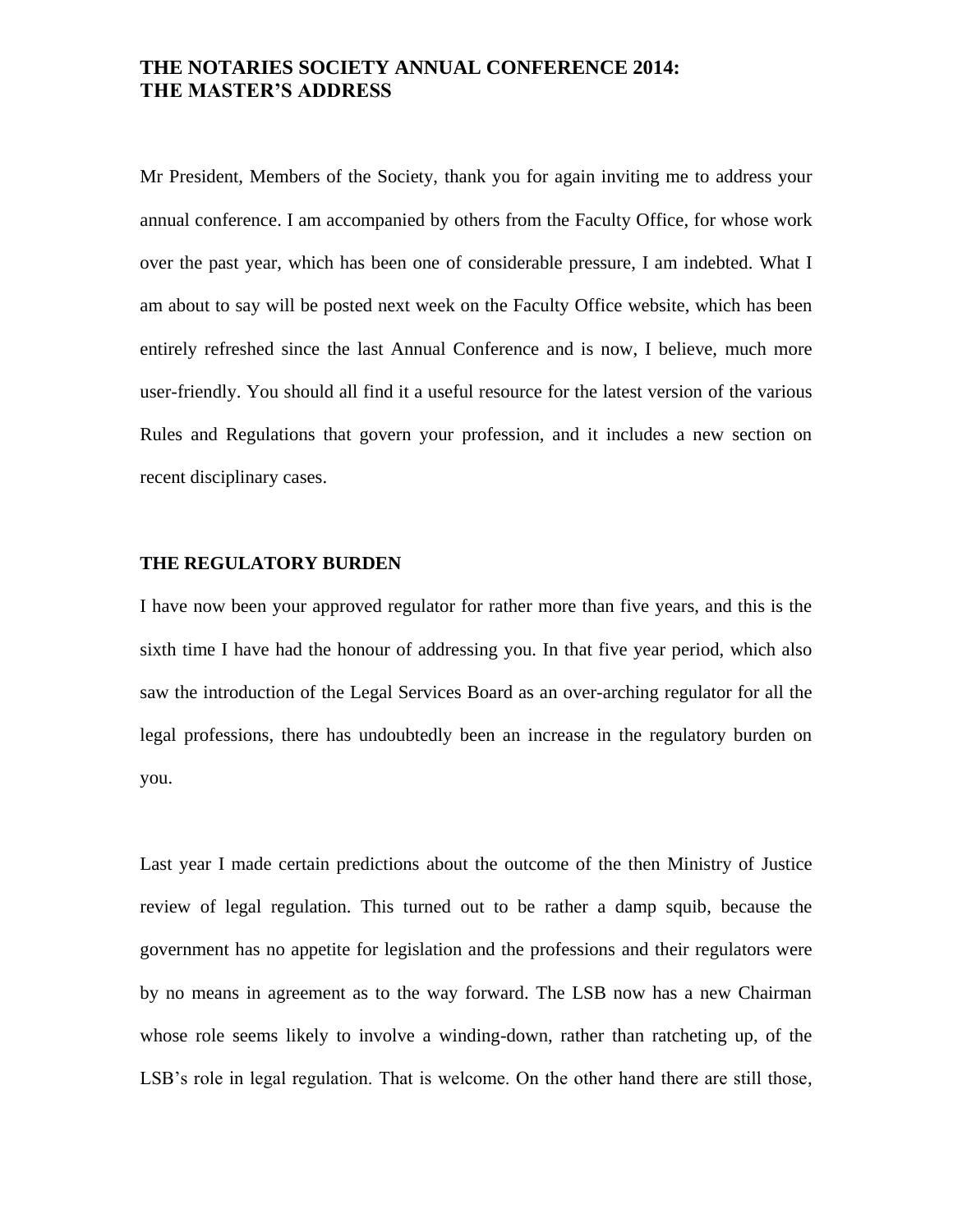including the LSB, who champion a single legal regulator for the different legal professions, which for reasons I mentioned last year would not be welcome to the Faculty Office or we believe to the notarial profession. On 14 July last we attended a rather unsatisfactory meeting of all the approved regulators with the Lord Chancellor to discuss the way forward; and on 2 October there is to be a meeting with the LSB and the approved regulators to see what common ground exists for changes to the relevant provisions of the Legal Services Act 2007. Any amending legislation cannot be brought forward until after the General Election, and would be dependent of course on the views of whatever political party or coalition will then be in power.

# **THE NOTARIAL PRACTICE COURSE**

As I mentioned last year, there was a first-year intake to the new UCL course of 46 students in Autumn 2012, of whom 43 were progressing to year 2 in 2013/14. I am pleased to report that 35 have now passed their notarial examinations, and the Faculty Office is currently receiving a steady flow of applications for admission. Last year's firstyear intake was 26, of whom 23 passed their first-year exams, and now progress to year 2. The first-year intake this September is again 26 confirmed, well sufficient to make the course viable for the provider.

# **ADMISSIONS**

2 new general notaries have been admitted since last September and there are a further 22 applications dependent on successful completion of the new Office Practice Course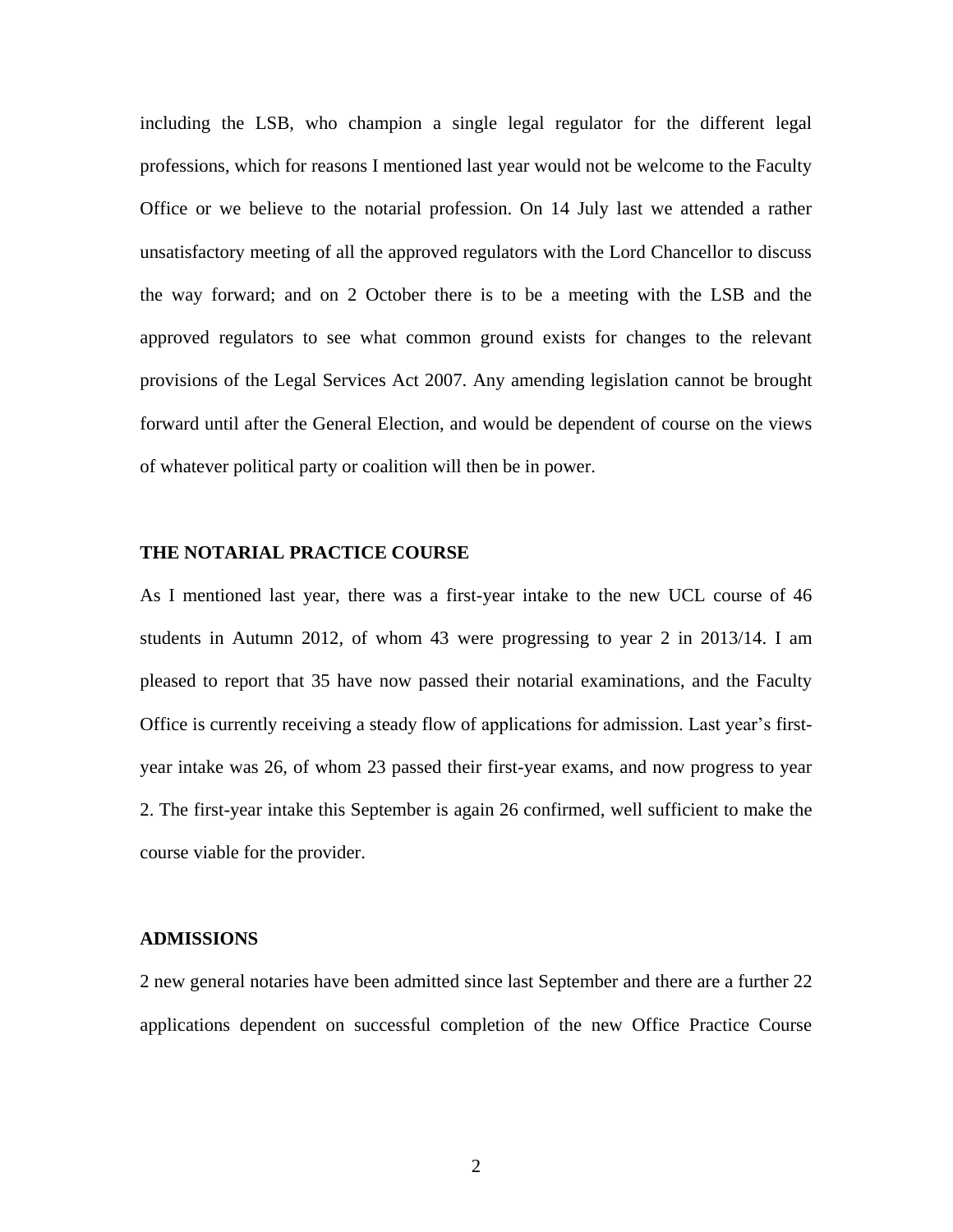taking place on Saturday week (the comparable figure for 2012/13 was 15). In addition, 5 Overseas Notaries have been admitted in the same period (compared to 8 in 2012/13).

#### **NUMBER OF NOTARIES**

Last year I reported that the profession had slightly reduced in size. I then said that one task for your Society must surely be to ensure that this decline in numbers was reversed, and I know that a number of initiatives have been undertaken to inform university law students of the existence of the profession of general notary, as well as initiatives by your President and your Council to explore new avenues of work. I fear the decline in numbers has continued, 796 Practising Certificates having been issued since November 2013, compared with 812 the previous year,

#### **BOARDS**

The Qualifications Board has kept under review a wide range of matters, including certificates of exemption. During 2013/14 the Board considered 87 applications (compared with 83 the previous year) and issued 31 certificates of exemption (compared with 17 the previous year). It has been good to welcome to the Board Dr Geoffrey Rowell (who had a long academic career at Oxford University before becoming a Bishop) and Dr Nicholas Hatzis, a Senior Lecturer in law at City University. My debt to Dr Peter Smith who chairs the Qualifications Board continues. The Board has been refreshed by the addition of two additional practising notaries, Nicola Plant and James Couzens.

#### **THE NOTARIAL ADVISORY BOARD**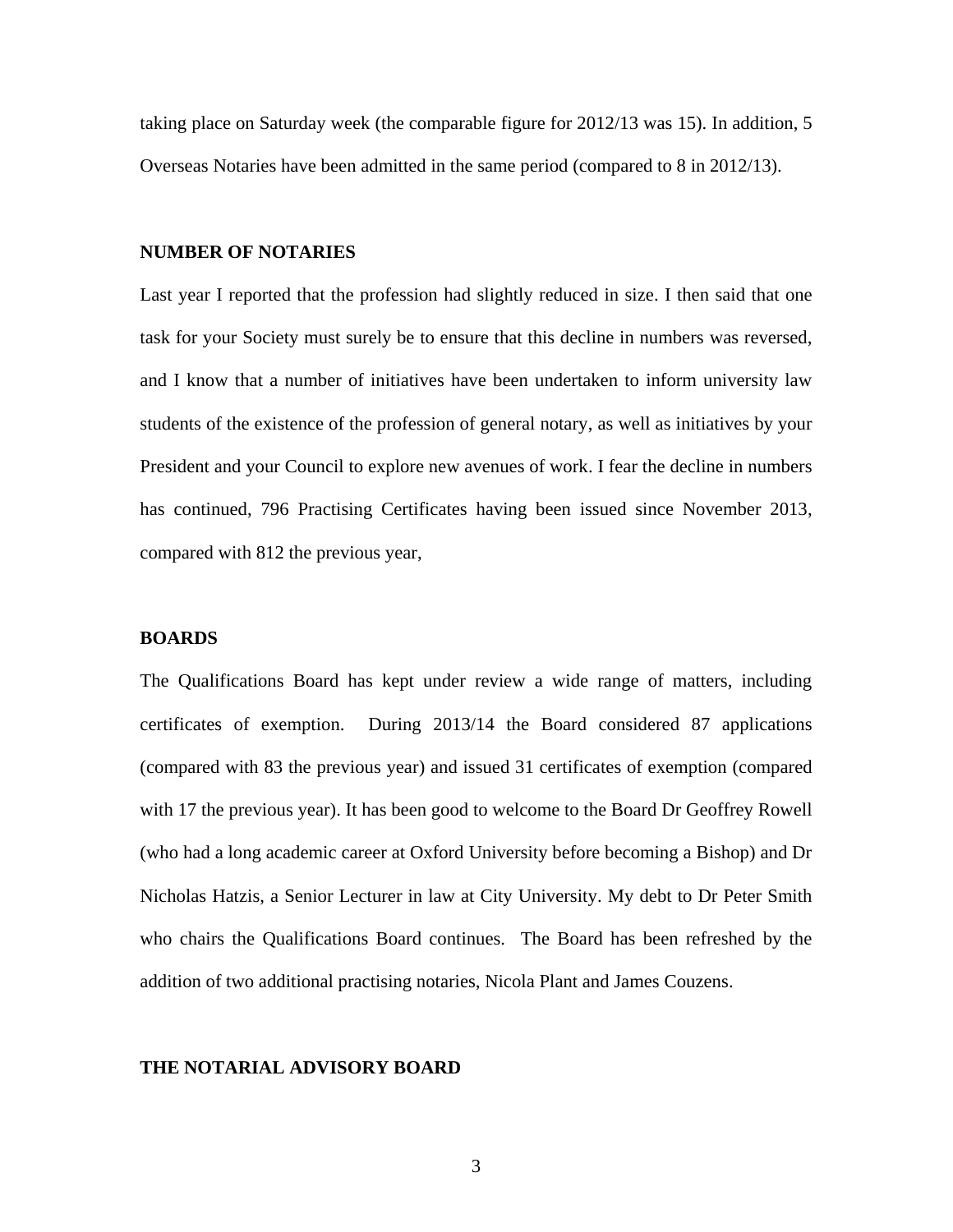I asked the Advisory Board, under Colin Menzies' conscientious chairmanship, to concentrate this year on four topics: entity regulation (a matter of more concern to scriveners than to general notaries), the role and content of CPE, preparation of a Code of Conduct to supplement the new Practice Rules (and referred to in rule 5), and the contingency fund and the funding of disciplinary proceedings. All these topics are still very much "work in progress", and I shall be returning to the fourth topic in a few minutes time. The Board has also spent some time considering different regulatory models and what changes (if any) are appropriate for the special circumstances of notaries. There is one new member of the Board this year, Vidal Martin, who will I am sure make a significant contribution.

#### **CONTINUING PROFESSIONAL EDUCATION**

I reported last year that a significant number of notaries failed, almost all for extremely bad reasons, to complete their CPE in time, and the Faculty Office, on my instructions, has rigorously refused applications for waiver. I expressed the hope that in October 2013 there would be no repetition of what happened the previous year, and I am glad now to report a marked decrease in failures to complete CPE. As already mentioned, a review of CPE is underway, and account will be taken of the conclusions reached by the SRA and BSB, though the relevant circumstances are rather different, and I should warn you that requests, such as one I received very recently, that CPE should be limited to attendance at one event every five years, are most unlikely to be acceptable (to me or to the LSB).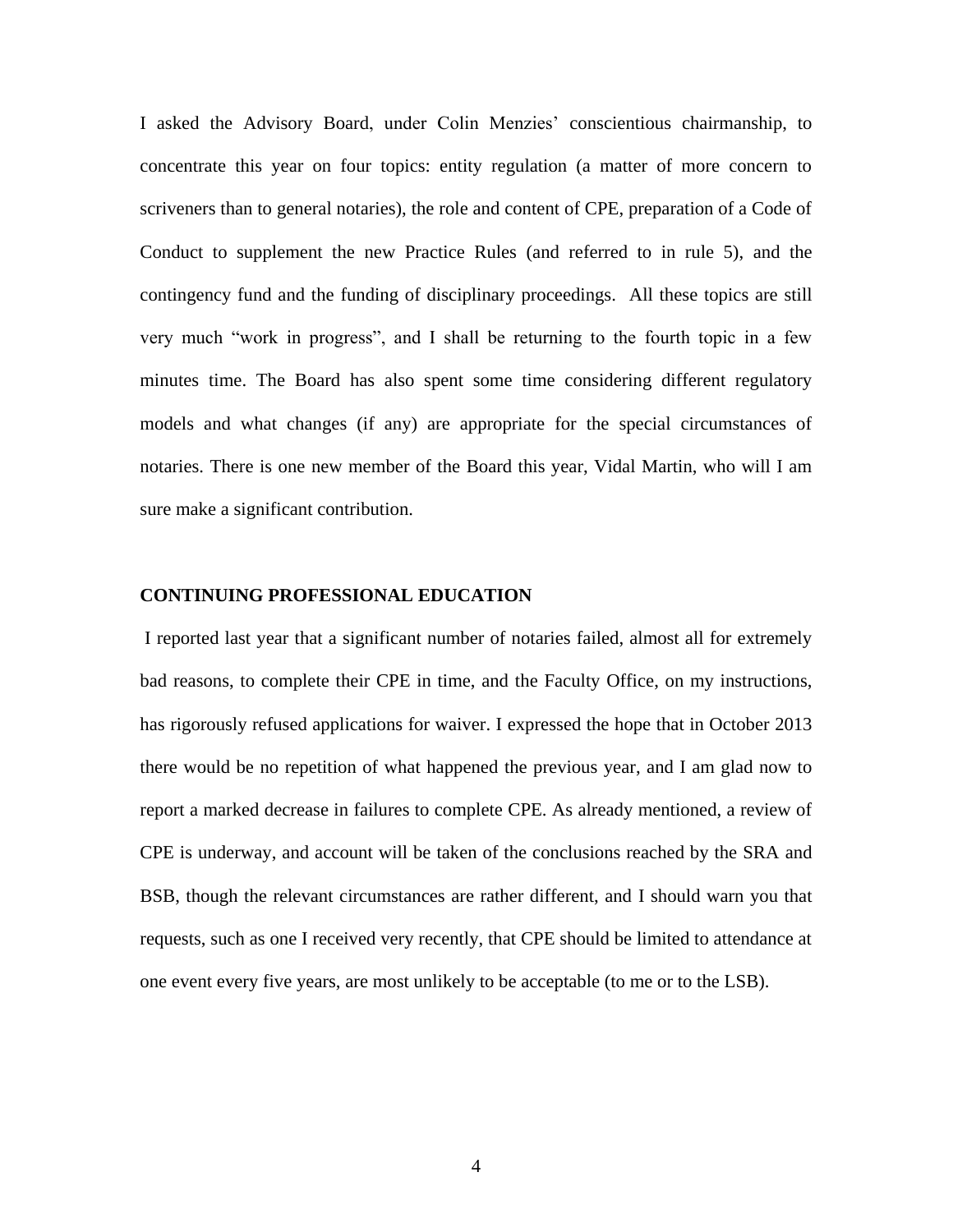# **RULES**

Last year I reported the making of the Notaries (Practising Certificates) Rules 2012. Since the last AGM, the Notaries (Qualification) Rules 2013 have been made, requiring completion of the Office Practice Course, requested by your Society and also containing provisions aimed at those who defer commencement of practice for so long a period that their notarial practice qualifications have become stale. I have also made the Notaries Practice Rules 2014 and the Notaries (Inspections) Regulations 2014. I particularly draw your attention to the General Principles set out in rule 4, which are indicative of the more "outcomes-focused" approach we are now adopting, and to the provision for the electronic storage of documents in rule 23. Rule 3.2 clarifies that:

"A notary in possession of a valid practising certificate …may issue notarial acts in the public or private forms intended for use in England and Wales and in any other jurisdiction".

This is slightly less ambitiously worded than some of your officers had hoped, but will I hope prove of value in disputes with some of your continental colleagues. The observant among you will have noticed that Rule 20 was missing. But its new wording covering investment business has now been agreed by the LSB and I have made an order bringing it also into force.

# **INSPECTIONS**

The new inspections procedures are contained in the Practice Rules and the Inspections Regulations. When I had outlined these to last year's annual conference, there was some lively questioning from the floor of the Faculty Office representatives, particularly

5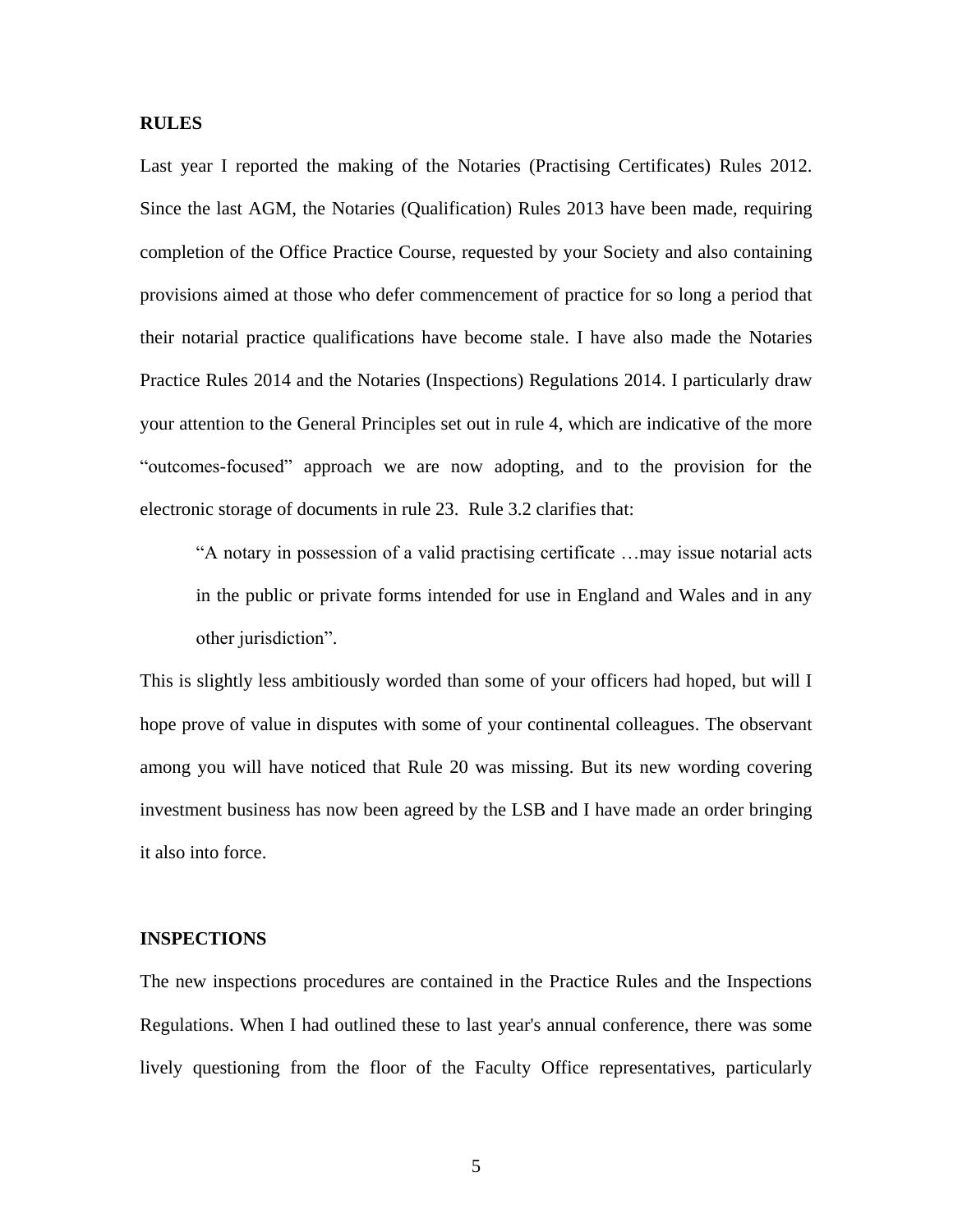relating to a notary's duty of confidence to clients, and how this might conflict with the then proposed inspections. The position is now put beyond doubt by rule 24.2 of the Practice Rules 2014 which provide that:

"The records which may be inspected…shall include all documents in the notary's possession relating in any way to his practice as a notary, whether or not they also relate to non-notarial matters…"

It will be in vain for any notary to pray in aid confidentiality, since, as Lord Denning MR said in Parry-Jones v Law Society [1969] 1 Ch at p6-7:

"the solicitor [ the position of a notary being no different] must obey the law, and in particular he must comply with the rules made under the authority of statute for the conduct of the profession. If the rules require him to disclose his client's affairs, then he must do so".

The first Inspections took place in May this year, and so far 17 have taken place, 16 involving general notaries and 1 involving a scrivener notary. The total number of inspections by the end of the year will be 20, and the number of inspections in 2015 will be the same. Whilst a number of small irregularities have been brought to light, I am pleased to say that no serious causes of concern have been identified. I am grateful to the two experienced general notaries who have conducted the inspections, and to all those whose practices have been inspected for their willing cooperation. My impression is that this has been a generally positive and helpful experience for those inspected.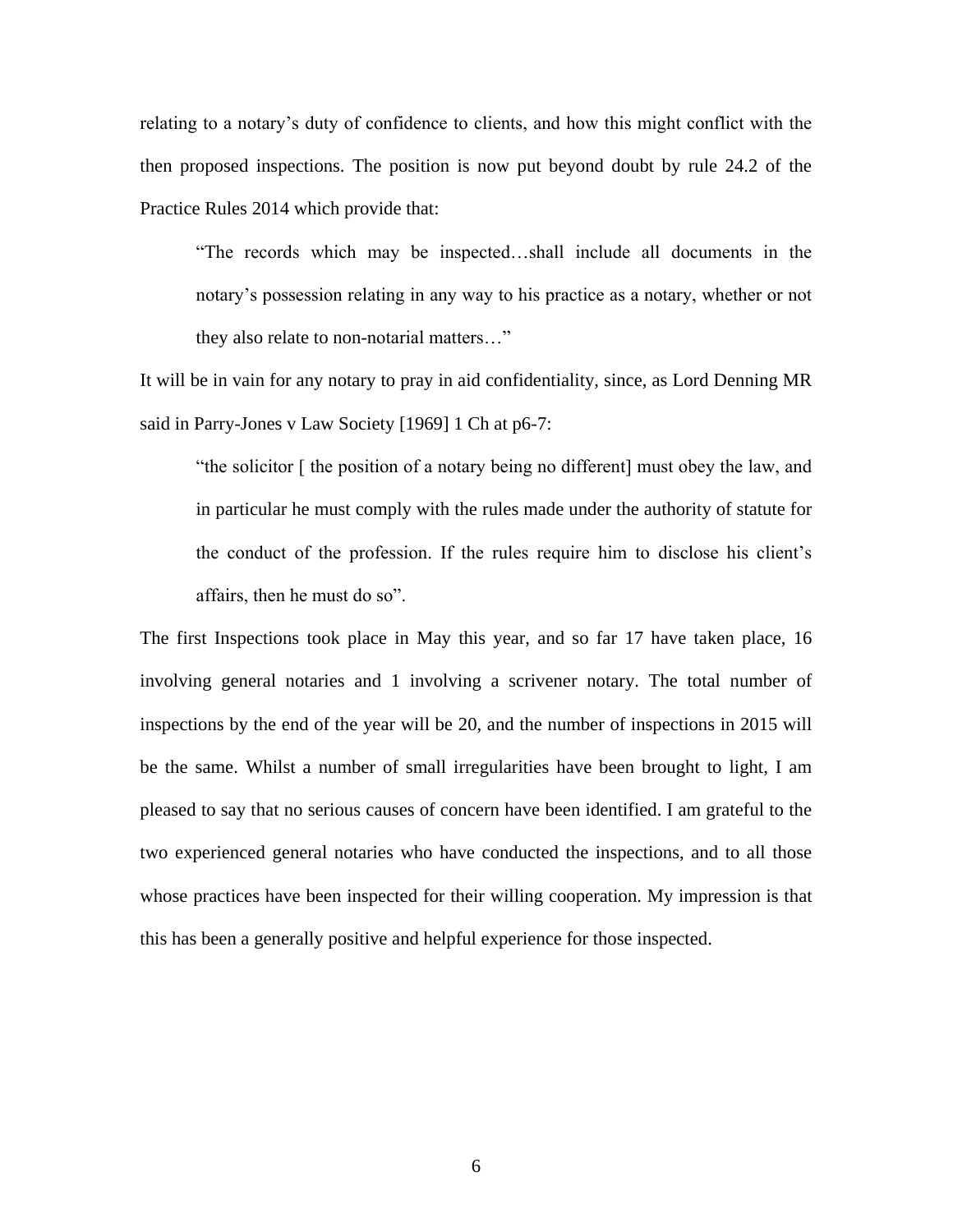# **COMPLAINTS**

Complaints against notaries continue to be few. In 2013 the approved procedure for service complaints operated by the scrivener notaries had 2 complaints (none in 2012). One was dismissed, but the other went on to become the most expensive case yet heard in the Court of Faculties. The equivalent Notaries Society procedure had 16 complaints (11 in 2012) of which 7 were either not pursued or withdrawn by the complainants; 3 were resolved between the notary and the client direct; 1 was referred to the Faculty Office for the appointment of a nominated notary, leaving just 5 to be the subject of formal decisions by the Society following an investigation. 4 of the formal decisions by the Society led to dismissal of the complaint, and in 3 of these cases the complainant pursued the complaint with the Legal Ombudsman who upheld the Society's decision. In addition the Faculty Office had 5 telephone calls or emails from dissatisfied customers, 2 of whom decided to proceed no further, 1 was settled after brief correspondence with the notary concerned, 1 is currently the subject of misconduct proceedings in the Court of Faculties, and the fifth is on hold pending the outcome of a criminal prosecution of the (now retired) notary. Only one case has been heard by the Court of Faculties since the last annual conference (involving a scrivener notary and to which I have already alluded), where the complaint was upheld. However, in that case the Contingency Fund was ordered to make a very considerable contribution to the overall costs in an amount totaling £72,059.66, which means that the Fund stands in need of immediate replenishment. With the benefit of invaluable advice from the Commissary, Judge Anthony Leonard QC, I am proposing to amend significantly the rules relating to disciplinary cases, partly aimed at ensuring that costs which are potentially recoverable